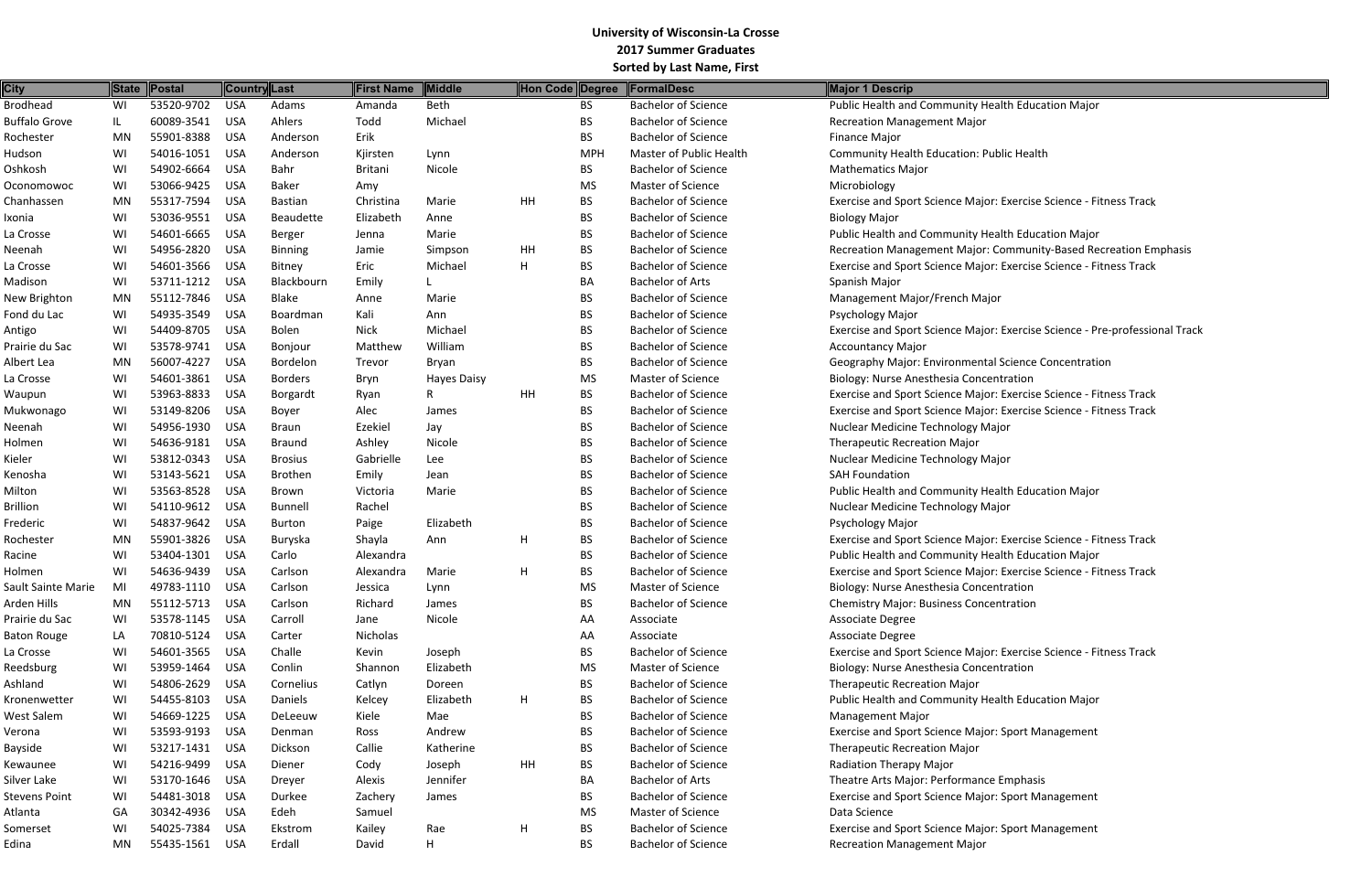| <b>City</b>          | State     | $\ $ Postal |            | Country Last   | First Name | Middle          | Hon Code Degree |             | <b>FormalDesc</b>                       | <b>Major 1 Descrip</b>                                    |
|----------------------|-----------|-------------|------------|----------------|------------|-----------------|-----------------|-------------|-----------------------------------------|-----------------------------------------------------------|
| La Crosse            | WI        | 54601-7438  | <b>USA</b> | Erickson       | Jamie      | Rose            |                 | MS          | Master of Science                       | Exercise and Sport Science: Human Performance             |
| Hartland             | WI        | 53029-1724  | <b>USA</b> | Finco          | Kenneth    | Henry           |                 | <b>BS</b>   | <b>Bachelor of Science</b>              | Exercise and Sport Science Major: Exercise Science - Fi   |
| <b>Cottage Grove</b> | <b>MN</b> | 55016-4810  | <b>USA</b> | Fitzgerald     | Gabrielle  | Ann             | H               | <b>BS</b>   | <b>Bachelor of Science</b>              | Public Health and Community Health Education Major        |
| North Mankato        | MN        | 56003-1554  | <b>USA</b> | Fitzpatrick    | Samantha   |                 | HH              | <b>BS</b>   | <b>Bachelor of Science</b>              | Exercise and Sport Science Major: Exercise Science - Fi   |
| Gibbon               | <b>MN</b> | 55335-2128  | <b>USA</b> | Forst          | Katelyn    | Nicole          | HH              | <b>BS</b>   | <b>Bachelor of Science</b>              | <b>Therapeutic Recreation Major</b>                       |
| Alma                 | WI        | 54610-8378  | <b>USA</b> | Fraley-Gleiter | Amanda     | Sue             |                 | <b>CERT</b> | Certificate                             | <b>Educational Leadership</b>                             |
| Milwaukee            | WI        | 53212-1757  | <b>USA</b> | Franke         | Rose       | Simonsen        | HH              | <b>BS</b>   | <b>Bachelor of Science</b>              | <b>Economics Major</b>                                    |
| Janesville           | WI        | 53548-8424  | <b>USA</b> | Fuller         | Morgan     | Elizabeth       | н               | BA          | <b>Bachelor of Arts</b>                 | Political Science Major/Public Administration Major       |
| Stratford            | WI        | 54484-9448  | <b>USA</b> | Garrigan       | Jaime      | Elyse           | H               | <b>BS</b>   | <b>Bachelor of Science</b>              | <b>Therapeutic Recreation Major</b>                       |
| La Crescent          | <b>MN</b> | 55947-9787  | <b>USA</b> | Gaspers        | Mary       | Margaret        |                 | <b>BS</b>   | <b>Bachelor of Science</b>              | <b>Therapeutic Recreation Major</b>                       |
| De Forest            | WI        | 53532-1482  | <b>USA</b> | Geary          | Mason      | Lee             |                 | <b>BS</b>   | <b>Bachelor of Science</b>              | Exercise and Sport Science Major: Sport Management        |
| <b>Burlington</b>    | WI        | 53105-2315  | <b>USA</b> | Gesteland      | Zachary    | Earl            |                 | <b>BS</b>   | <b>Bachelor of Science</b>              | <b>Management Major</b>                                   |
| Colfax               | WI        | 54730-9523  | <b>USA</b> | Gibson         | Reed       |                 |                 | BS.         | <b>Bachelor of Science</b>              | <b>Exercise and Sport Science Major: Sport Management</b> |
| Tomah                | WI        | 54660-1445  | <b>USA</b> | Godfrey        | Thomas     | Daniel          |                 | BA          | <b>Bachelor of Arts</b>                 | Sociology Major                                           |
| La Crosse            | WI        | 54601-3827  | <b>USA</b> | Golfetti       | Cesar      | Pace            |                 | <b>MS</b>   | <b>Master of Science</b>                | <b>Recreation Management</b>                              |
| Jefferson            | <b>SD</b> | 57038-6875  | <b>USA</b> | Grenko         | Haley      | Ann Elizabeth   | H               | <b>BS</b>   | <b>Bachelor of Science</b>              | <b>Exercise and Sport Science Major: Sport Management</b> |
| La Crosse            | WI        | 54601-7854  | <b>USA</b> |                | Elizabeth  |                 |                 | <b>MS</b>   | <b>Master of Science</b>                | Biology: Nurse Anesthesia Concentration                   |
|                      |           | 53546-3533  | <b>USA</b> | Griepentrog    | Rachel     |                 |                 |             |                                         |                                                           |
| Janesville           | WI        | 54601-4247  |            | Groshan        | Cecilia    | Cathryn<br>Rose |                 | AA          | Associate<br><b>Bachelor of Science</b> | Associate Degree                                          |
| La Crosse            | WI        |             | <b>USA</b> | Haas           |            |                 |                 | <b>BS</b>   |                                         | <b>Therapeutic Recreation Major</b>                       |
| <b>River Falls</b>   | WI        | 54022-8224  | <b>USA</b> | Hage           | McKenna    | Rae             | H               | <b>BS</b>   | <b>Bachelor of Science</b>              | Exercise and Sport Science Major: Exercise Science - Fi   |
| Horicon              | WI        | 53032-1007  | <b>USA</b> | Halsema        | Nicholas   | John            | H               | <b>BS</b>   | <b>Bachelor of Science</b>              | Exercise and Sport Science Major: Exercise Science - Fi   |
| <b>Baldwin</b>       | WI        | 54002-5308  | <b>USA</b> | Hanson         | Mara       | Ruth            | H               | <b>BS</b>   | <b>Bachelor of Science</b>              | Public Health and Community Health Education Major        |
| La Crosse            | WI        | 54603-1160  | <b>USA</b> | Hanson         | Nicole     | Lee             |                 | AA          | Associate                               | Associate Degree                                          |
| Stanley              | WI        | 54768-6428  | <b>USA</b> | Harlander      | Joshua     | Douglas         |                 | <b>BS</b>   | <b>Bachelor of Science</b>              | Finance Major: Risk, Insurance and Financial Planning     |
| Wausau               | WI        | 54401-8401  | <b>USA</b> | Harris         | James      | Kenneth         |                 | <b>MS</b>   | <b>Master of Science</b>                | Biology: Nurse Anesthesia Concentration                   |
| Elkhorn              | WI        | 53121-4382  | <b>USA</b> | Hauser         | Jessica    | Susan           |                 | <b>BS</b>   | <b>Bachelor of Science</b>              | Nuclear Medicine Technology Major                         |
| Sun Prairie          | WI        | 53590-7007  | <b>USA</b> | Havel          | Paige      |                 | H               | <b>BS</b>   | <b>Bachelor of Science</b>              | <b>Marketing Major</b>                                    |
| Janesville           | WI        | 53548-2858  | <b>USA</b> | Hawkinson      | Jordan     | Mari            |                 | BA          | <b>Bachelor of Arts</b>                 | Psychology Major                                          |
| Lanzhou              | 62        | 730050      | <b>CHN</b> | He             | Junyan     |                 |                 | <b>BS</b>   | <b>Bachelor of Science</b>              | <b>Biology Major</b>                                      |
| Marshfield           | WI        | 54449-9025  | <b>USA</b> | Heiman         | Mariah     | Louise          |                 | BS          | <b>Bachelor of Science</b>              | Public Health and Community Health Education Major        |
| Wausau               | WI        | 54403-5176  | <b>USA</b> | Her            | Lee        |                 |                 | <b>MS</b>   | Master of Science                       | <b>Therapeutic Recreation</b>                             |
| Milwaukee            | WI        | 53221-1901  | <b>USA</b> | Hernandez      | Jesus      | Alberto         |                 | <b>BS</b>   | <b>Bachelor of Science</b>              | <b>Therapeutic Recreation Major</b>                       |
| Chanhassen           | <b>MN</b> | 55317-9456  | <b>USA</b> | Herold         | Morgan     | Elizabeth       |                 | <b>BS</b>   | <b>Bachelor of Science</b>              | <b>Therapeutic Recreation Major</b>                       |
| Mosinee              | WI        | 54455-1822  | <b>USA</b> | Hill           | Hannah     | Lane            |                 | <b>BS</b>   | <b>Bachelor of Science</b>              | Therapeutic Recreation Major                              |
| Waukesha             | WI        | 53189-8070  | <b>USA</b> | Hintz          | Karli      | C               |                 | <b>BS</b>   | <b>Bachelor of Science</b>              | Radiation Therapy Major                                   |
| Holmen               | WI        | 54636-7205  | <b>USA</b> | Hodgins        | Cailin     | Dianna          |                 | BA          | <b>Bachelor of Arts</b>                 | Spanish Major                                             |
| Kenosha              | WI        | 53142-4681  | <b>USA</b> | Hoecherl       | Kaela      |                 |                 | <b>MS</b>   | Master of Science                       | <b>Clinical Exercise Physiology</b>                       |
| Eagle                | WI        | 53119-2247  | <b>USA</b> | Hoelzel        | Faith      | Alexandra       |                 | <b>BS</b>   | <b>Bachelor of Science</b>              | Psychology Major                                          |
| Madison              | WI        | 53726-5301  | <b>USA</b> | Hoffman        | Rachel     | Loretta         |                 | BS          | <b>Bachelor of Science</b>              | Psychology Major                                          |
| <b>Brookfield</b>    | WI        | 53045-6301  | <b>USA</b> | Holbach        | Kyle       | James           |                 | <b>BS</b>   | <b>Bachelor of Science</b>              | <b>Recreation Management Major</b>                        |
| La Crosse            | WI        | 54603-2403  | <b>USA</b> | Holger         | Joseph     |                 |                 | <b>MS</b>   | Master of Science                       | Biology: Nurse Anesthesia Concentration                   |
| Fremont              | WI        | 54940-9510  | <b>USA</b> | Hren           | Allie      | Patricia        | H               | <b>BS</b>   | <b>Bachelor of Science</b>              | Radiation Therapy Major                                   |
| Genoa                | WI        | 54632-8708  | <b>USA</b> | Hunder         | Carrol     | Diane           |                 | <b>MPH</b>  | Master of Public Health                 | Community Health Education: Public Health                 |
| Valley City          | <b>ND</b> | 58072-2948  | <b>USA</b> | Janowiak       | Samuel     |                 |                 | BA          | <b>Bachelor of Arts</b>                 | English Major: Literature Emphasis                        |
| Little Chute         | WI        | 54140-1133  | <b>USA</b> | Janssen        | Elle       | Rose            | HH              | <b>BS</b>   | <b>Bachelor of Science</b>              | Radiation Therapy Major                                   |
| Madison              | WI        | 53716-2491  | <b>USA</b> | Johnson        | Athena     | Y-Van           | HH              | BS          | <b>Bachelor of Science</b>              | <b>Therapeutic Recreation Major</b>                       |
| La Crosse            | WI        | 54601-5021  | <b>USA</b> | Johnson        | Jennifer   | Erin            |                 | <b>MS</b>   | Master of Science                       | Biology: Nurse Anesthesia Concentration                   |
|                      |           |             |            |                |            |                 |                 |             |                                         |                                                           |

Exercise Science - Fitness Track Exercise Science - Fitness Track

Exercise Science - Fitness Track Exercise Science - Fitness Track

**Financial Planning Concentration**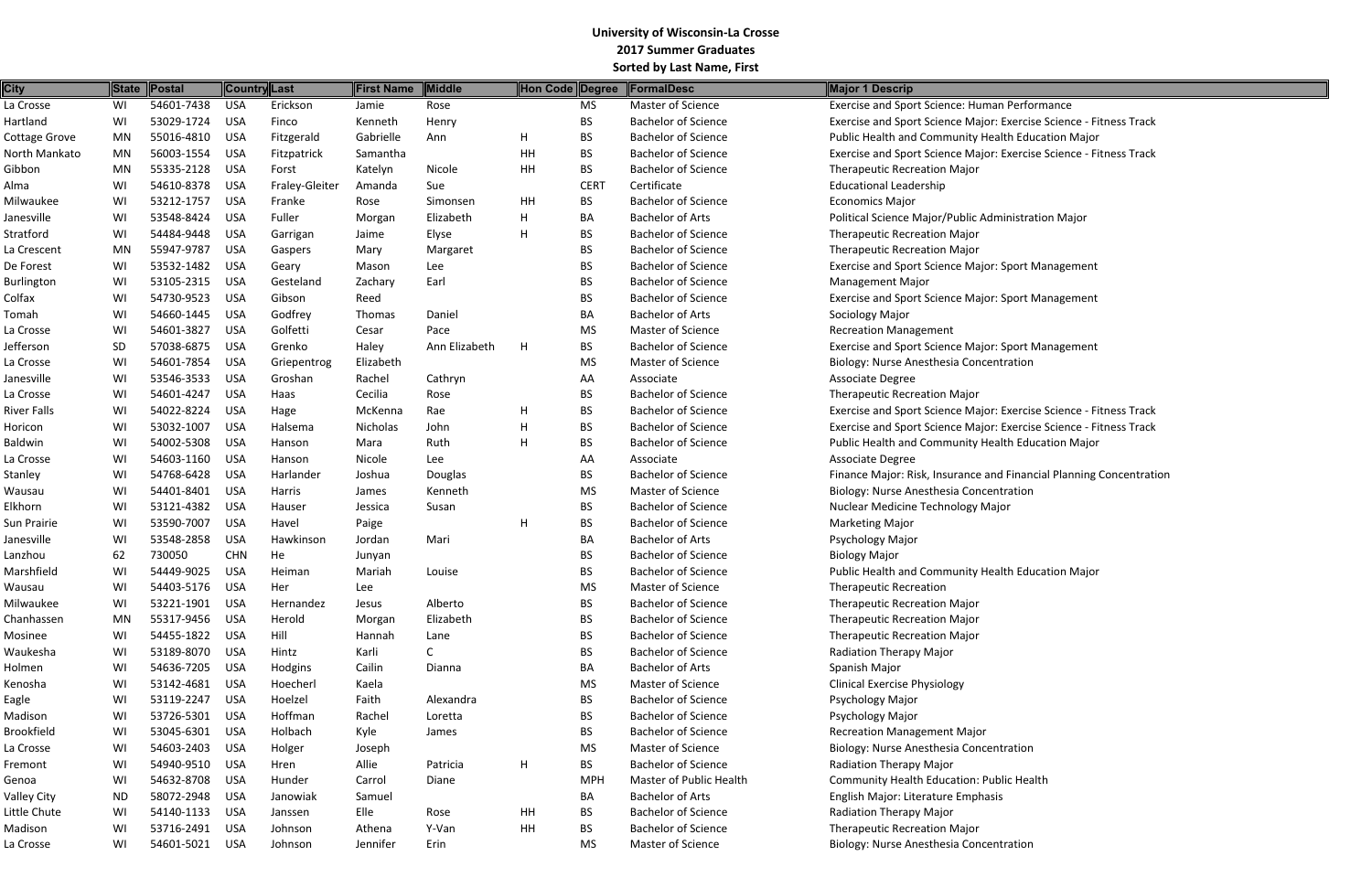| <b>City</b>          | State     | <b>Postal</b> | Country Last |                | <b>First Name</b> | Middle          | Hon Code Degree |             | FormalDesc                               | Major 1 Descrip                                           |
|----------------------|-----------|---------------|--------------|----------------|-------------------|-----------------|-----------------|-------------|------------------------------------------|-----------------------------------------------------------|
| Rice Lake            | WI        | 54868-9508    | <b>USA</b>   | Johnson        | Maggie            | Carol           |                 | BS.         | <b>Bachelor of Science</b>               | <b>Therapeutic Recreation Major</b>                       |
| <b>Spring Valley</b> | WI        | 54767-9039    | <b>USA</b>   | Johnson        | Makenna           | Catherine       |                 | BA          | <b>Bachelor of Arts</b>                  | Theatre Arts Major: Performance Emphasis/History Maj      |
| Franklin             | WI        | 53132-8979    | <b>USA</b>   | Kadlec         | Molly             |                 | H               | <b>BS</b>   | <b>Bachelor of Science</b>               | <b>Therapeutic Recreation Major</b>                       |
| La Crosse            | WI        | 54601-4519    | <b>USA</b>   | Kaschner       | Michael           | Ryan            |                 | ВS          | <b>Bachelor of Science</b>               | Exercise and Sport Science Major: Exercise Science - Fitr |
| Hartford             | WI        | 53027-9263    | <b>USA</b>   | Kaye           | Berclee           | Joseph          |                 | <b>BS</b>   | <b>Bachelor of Science</b>               | <b>Therapeutic Recreation Major</b>                       |
| Prairie du Chien     | WI        | 53821-2828    | <b>USA</b>   | Key            | Cody              | James Raddatz   |                 | <b>MBA</b>  | <b>Master of Business Administration</b> | <b>Master of Business Administration</b>                  |
| Iron Mountain        | MI        | 49801-9314    | <b>USA</b>   | Keyes          | April             | Lynn            |                 | BA          | <b>Bachelor of Arts</b>                  | Psychology Major                                          |
| Monroe               | WI        | 53566-8858    | <b>USA</b>   | Kind           | Sarah             |                 |                 | <b>BS</b>   | <b>Bachelor of Science</b>               | <b>Biology Major</b>                                      |
| Oconomowoc           | WI        | 53066-5046    | <b>USA</b>   | Kleinhans      | Korey             | Andrew          |                 | <b>MS</b>   | Master of Science                        | Exercise and Sport Science: Physical Education Teaching   |
| Watertown            | WI        | 53094-5915    | <b>USA</b>   | Klinger        | Kaitlin           | Sue             | H               | <b>BS</b>   | <b>Bachelor of Science</b>               | <b>Radiation Therapy Major</b>                            |
| Muskego              | WI        | 53150-8881    | <b>USA</b>   | Klinkosh       | <b>Bridgette</b>  | Ann             |                 | <b>BS</b>   | <b>Bachelor of Science</b>               | <b>Marketing Major</b>                                    |
| Stoughton            | WI        | 53589-1293    | <b>USA</b>   | Klitzke        | Kelli             | Michaela        | H               | <b>BS</b>   | <b>Bachelor of Science</b>               | Exercise and Sport Science Major: Exercise Science - Fitr |
| Kronenwetter         | WI        | 54455-7237    | <b>USA</b>   | Knoll          | Emily             | Anna            | H               | <b>BS</b>   | <b>Bachelor of Science</b>               | <b>Biology Major</b>                                      |
| <b>West Salem</b>    | WI        | 54669-9381    | <b>USA</b>   | Koenen         | Alexander         | Robert          |                 | <b>BS</b>   | <b>Bachelor of Science</b>               | Nuclear Medicine Technology Major/Biology Major: Bio      |
| Sauk City            | WI        | 53583-9725    | <b>USA</b>   | Kohlbeck       | Kelsey            |                 |                 | <b>MSED</b> | Master of Science in Education           | <b>School Psychology</b>                                  |
| Monticello           | WI        | 53570-9819    | <b>USA</b>   | Kolasch        | Lukas             | Norman          |                 | <b>BS</b>   | <b>Bachelor of Science</b>               | Exercise and Sport Science Major: Exercise Science - Fitr |
| Hubertus             | WI        | 53033-9747    | <b>USA</b>   | Konop          | Tonya             | Ann             |                 | <b>BS</b>   | <b>Bachelor of Science</b>               | <b>Exercise and Sport Science Major: Sport Management</b> |
| Wrightstown          | WI        | 54180-1028    | <b>USA</b>   | Kosch          | Matthew           | Richard         | HH              | <b>BS</b>   | <b>Bachelor of Science</b>               | <b>Radiation Therapy Major</b>                            |
| Ladysmith            | WI        | 54848-1156    | <b>USA</b>   | Krell          | John              | Jeffrey         |                 | <b>BS</b>   | <b>Bachelor of Science</b>               | Geography Major                                           |
| <b>Union Grove</b>   | WI        | 53182-1319    | <b>USA</b>   | Krogman        | Kristie           | Lee             |                 | <b>BS</b>   | <b>Bachelor of Science</b>               | Nuclear Medicine Technology Major                         |
| New Berlin           | WI        | 53151-2000    | <b>USA</b>   | Krueger        | Samantha          | Kristine        |                 | <b>DPT</b>  | Doctor of Physical Therapy               | <b>Physical Therapy</b>                                   |
| Plover               | WI        | 54467-2310    | <b>USA</b>   | Kuckkahn       | Molly             | Jayne           |                 | <b>BS</b>   | <b>Bachelor of Science</b>               | Public Health and Community Health Education Major        |
| La Crescent          | <b>MN</b> | 55947-1228    | <b>USA</b>   | Laack          | Joshua            | Carl            |                 | <b>MS</b>   | <b>Master of Science</b>                 | Biology: Nurse Anesthesia Concentration                   |
| Franklin             | WI        | 53132-8353    | <b>USA</b>   | Lai            | Xiao              | Lin             |                 | <b>BS</b>   | <b>Bachelor of Science</b>               | Public Health and Community Health Education Major        |
| Wabasha              | MN        | 55981-1355    | <b>USA</b>   | Lamey          | Sophia            | Rae             | HH              | <b>BS</b>   | <b>Bachelor of Science</b>               | Radiation Therapy Major                                   |
| Oconomowoc           | WI        | 53066-3457    | <b>USA</b>   | Lamp           | Corey             | Tyler           |                 | <b>BS</b>   | <b>Bachelor of Science</b>               | <b>Management Major</b>                                   |
| Tomah                | WI        | 54660-5124    | <b>USA</b>   | Larsen         | Mackaylin         | Darleen         |                 | <b>BS</b>   | <b>Bachelor of Science</b>               | <b>Therapeutic Recreation Major</b>                       |
| Alma Center          | WI        | 54611-9720    | <b>USA</b>   | Laufenberg     | Kayla             | Nicole          | H               | <b>BS</b>   | <b>Bachelor of Science</b>               | Public Health and Community Health Education Major        |
| Baraboo              | WI        | 53913-2905    | <b>USA</b>   | Lebo           | Corbin            | Christopher Ray |                 | AA          | Associate                                | Associate Degree                                          |
| La Crosse            | WI        | 54603-2826    | <b>USA</b>   | Leighton       | Elizabeth         |                 |                 | <b>MS</b>   | <b>Master of Science</b>                 | Biology                                                   |
| La Crosse            | WI        | 54601-8422    | <b>USA</b>   | Lein           | Tiffany           | Lynn            |                 | <b>MPH</b>  | Master of Public Health                  | <b>Community Health Education: Public Health</b>          |
| Menomonee Falls      | WI        | 53051-1966    | <b>USA</b>   | Lewinski       | Monica            | Rose            |                 | <b>BS</b>   | <b>Bachelor of Science</b>               | Public Health and Community Health Education Major        |
| Coon Rapids          | MN        | 55433-2660    | <b>USA</b>   | Lewis          | Carol             |                 |                 | <b>BS</b>   | <b>Bachelor of Science</b>               | Nuclear Medicine Technology Major                         |
| Fond du Lac          | WI        | 54935-7602    | <b>USA</b>   | Lindow         | Lydia             | Jean            |                 | <b>BS</b>   | <b>Bachelor of Science</b>               | <b>Therapeutic Recreation Major</b>                       |
| <b>Burlington</b>    | WI        | 53105-7413    | <b>USA</b>   | Lininger       | Tyler             | Scott           |                 | <b>BS</b>   | <b>Bachelor of Science</b>               | Exercise and Sport Science Major: Exercise Science - Fitr |
| Pine City            | MN        | 55063-2209    | <b>USA</b>   | Linzmeier      | Gretchen          | Ann             |                 | <b>BS</b>   | <b>Bachelor of Science</b>               | Public Health and Community Health Education Major        |
| Lake Geneva          | WI        | 53147-2601    | <b>USA</b>   | Lockwood       | Megan             |                 |                 | <b>BS</b>   | <b>Bachelor of Science</b>               | Exercise and Sport Science Major: Exercise Science - Fitr |
| Wuhu City            | 34        | 241000        | <b>CHN</b>   | Ma             | Jun Cheng         |                 |                 | BA          | <b>Bachelor of Arts</b>                  | <b>Music Major: Theory Emphasis</b>                       |
| Stoughton            | WI        | 53589-1626    | <b>USA</b>   | Mackesey       | Cara              | Alma            | H               | <b>BS</b>   | <b>Bachelor of Science</b>               | Recreation Management Major/Spanish Major                 |
| Saxon                | WI        | 54559-9571    | <b>USA</b>   | Maki           | Caitlin           | Lee             | H               | <b>BS</b>   | <b>Bachelor of Science</b>               | <b>Radiation Therapy Major</b>                            |
| Genoa                | WI        | 54632-8706    | <b>USA</b>   | Malin          | Tyler             | John            |                 | <b>BS</b>   | <b>Bachelor of Science</b>               | Recreation Management Major: Community-Based Reci         |
| Thiensville          | WI        | 53092-1709    | <b>USA</b>   | Manning        | Sean              | <b>Bradley</b>  | H               | <b>BS</b>   | <b>Bachelor of Science</b>               | Exercise and Sport Science Major: Exercise Science - Fitr |
| Whitefish Bay        | WI        | 53217-5132    | <b>USA</b>   | Martinez-Ortiz | Will              |                 |                 | <b>BS</b>   | <b>Bachelor of Science</b>               | International Business Major                              |
| Rochester            | MN        | 55904-3904    | <b>USA</b>   | McEvoy         | Reece             | Edward          | H               | <b>BS</b>   | <b>Bachelor of Science</b>               | <b>Biology Major</b>                                      |
| Cazenovia            | WI        | 53924-7047    | <b>USA</b>   | McGlynn        | Joseph            | Jerome          |                 | MS          | Master of Science                        | Exercise and Sport Science: Human Performance             |
| Stoughton            | WI        | 53589-1409    | <b>USA</b>   | McGovern       | Acadiarose        | Hoppenjan       |                 | <b>BS</b>   | <b>Bachelor of Science</b>               | Public Health and Community Health Education Major        |
| Chaska               | MN        | 55318-4589    | <b>USA</b>   | Mckeehan       | Marissa           | Erin            | H               | <b>BS</b>   | <b>Bachelor of Science</b>               | <b>Biology Major: Biomedical Science Concentration</b>    |
|                      |           |               |              |                |                   |                 |                 |             |                                          |                                                           |

Emphasis/History Major: Regional Emphasis

Exercise Science - Fitness Track

Exercise Science - Fitness Track

or/Biology Major: Biomedical Science C

Exercise Science - Fitness Track

Exercise Science - Fitness Track Exercise Science - Fitness Track

ommunity-Based Recreation Emphasis Exercise Science - Fitness Track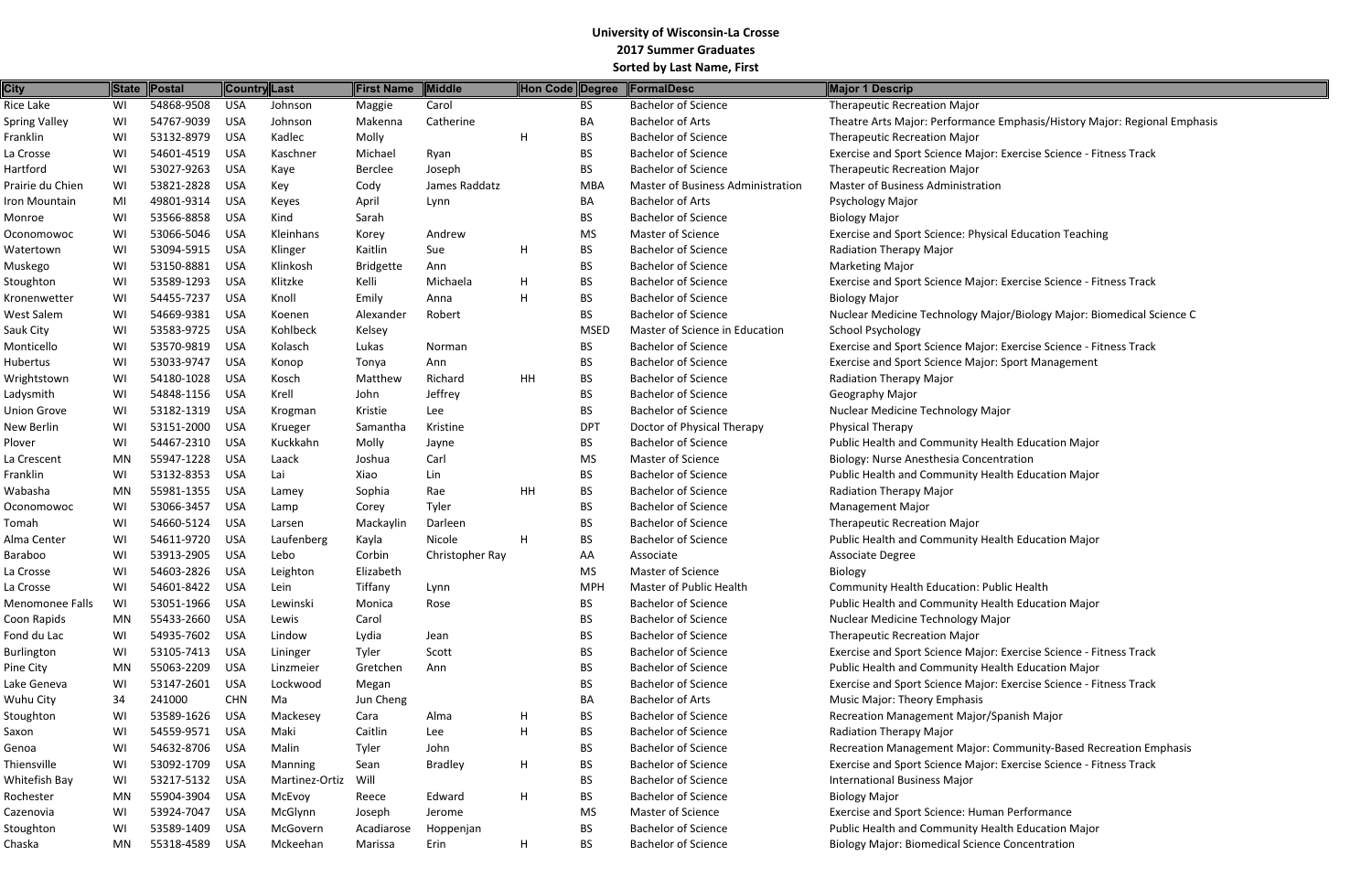| <b>City</b>              | <b>State</b> | Postal     |            | <b>Country</b> Last | <b>First Name</b> | <b>Middle</b> |    | Hon Code Degree | FormalDesc                        | Major 1 Descrip                                           |
|--------------------------|--------------|------------|------------|---------------------|-------------------|---------------|----|-----------------|-----------------------------------|-----------------------------------------------------------|
| Fitchburg                | WI           | 53711-5014 | <b>USA</b> | McKenna             | Erin              | Elizabeth     |    | <b>BS</b>       | <b>Bachelor of Science</b>        | Therapeutic Recreation Major/Spanish Major                |
| Moorhead                 | <b>MN</b>    | 56562-0001 | <b>USA</b> | McNamara            | Michelle          | Mary          |    | <b>MSED</b>     | Master of Science in Education    | Student Affairs Administration in Higher Education        |
| Hartland                 | WI           | 53029-2709 | <b>USA</b> | Meissner            | Emily             | Marie         | H  | <b>BS</b>       | <b>Bachelor of Science</b>        | <b>Therapeutic Recreation Major</b>                       |
| Sycamore                 | IL           | 60178-2913 | <b>USA</b> | Mereness            | Caitlin           | Ann           |    | <b>BS</b>       | <b>Bachelor of Science</b>        | <b>Therapeutic Recreation Major</b>                       |
| Wausau                   | WI           | 54403-1006 | <b>USA</b> | Meyer               | Carissa           | Charlotte     |    | BS              | <b>Bachelor of Science</b>        | <b>Therapeutic Recreation Major</b>                       |
| Germantown               | WI           | 53022-4700 | <b>USA</b> | Midlikowski         | Samuel            | Joseph        |    | BS              | <b>Bachelor of Science</b>        | Recreation Management Major: Generalist Emphasis          |
| La Crosse                | WI           | 54603-2130 | <b>USA</b> | Miller              | Tracy             | Jay           |    | <b>BS</b>       | <b>Bachelor of Science</b>        | Sociology Major                                           |
| Eden Prairie             | MN           | 55346-2231 | <b>USA</b> | Minnick             | Emily             | Abigail       |    | <b>BS</b>       | <b>Bachelor of Science</b>        | <b>Biology Major</b>                                      |
| Oconomowoc               | WI           | 53066-2372 | <b>USA</b> | Miracola            | Paige             | Lee           |    | BS              | <b>Bachelor of Science</b>        | <b>Therapeutic Recreation Major</b>                       |
| La Crosse                | WI           | 54603-1248 | <b>USA</b> | Modjeski            | Megan             | Margaret      |    | <b>BS</b>       | <b>Bachelor of Science</b>        | Exercise and Sport Science Major: Sport Management        |
| Sheboygan                | WI           | 53083-3701 | <b>USA</b> | Moegenburg          | Margaret          | Ann           |    | <b>BS</b>       | <b>Bachelor of Science</b>        | <b>Therapeutic Recreation Major</b>                       |
| Darlington               | WI           | 53530-9538 | <b>USA</b> | Morrone             | Dakota            | Louis         |    | <b>BS</b>       | <b>Bachelor of Science</b>        | <b>Biology Major: Biomedical Science Concentration</b>    |
| Stillwater               | MN           | 55082-6817 | <b>USA</b> | Mortenson           | Grace             | Lynn          |    | BS              | <b>Bachelor of Science</b>        | Public Health and Community Health Education Major        |
| Onalaska                 | WI           | 54650-2288 | <b>USA</b> | Moua                | Maizoua           |               |    | BS              | <b>Bachelor of Science</b>        | <b>Finance Major</b>                                      |
| Franklin                 | WI           | 53132-8449 | <b>USA</b> | Mrotek              | Alex              | Edward        |    | <b>BS</b>       | <b>Bachelor of Science</b>        | Undergraduate Special - Non Degree                        |
| Waupun                   | WI           | 53963-1054 | <b>USA</b> | Mueller             | Paige             | Michele       | HH | <b>BS</b>       | <b>Bachelor of Science</b>        | Public Health and Community Health Education Major        |
| Mukwonago                | WI           | 53149      | <b>USA</b> | Murphy              | Courtney          | Nicole        | HH | <b>BS</b>       | <b>Bachelor of Science</b>        | <b>Community Health Education Major</b>                   |
| Amboy                    | MN           | 56010-4714 | <b>USA</b> | Nase                | Brittany          | Ann           | H  | BS              | <b>Bachelor of Science</b>        | Radiation Therapy Major                                   |
| Milwaukee                | WI           | 53208-1135 | <b>USA</b> | Nathan              | Stella            | Elizabeth     |    | <b>BA</b>       | <b>Bachelor of Arts</b>           | English Major: Rhetoric and Writing Emphasis              |
| Milwaukee                | WI           | 53224-2749 | <b>USA</b> | Nichols             | Justin            | Albert        | HH | BS              | <b>Bachelor of Science</b>        | <b>Finance Major</b>                                      |
| New Holstein             | WI           | 53061-1324 | <b>USA</b> | Nisler              | Joshua            | Robert        | H  | <b>BS</b>       | <b>Bachelor of Science</b>        | Exercise and Sport Science Major: Exercise Science - Fitr |
| Milwaukee                | WI           | 53222-2924 | <b>USA</b> | Nitecke             | Christina         |               | H  | <b>BS</b>       | <b>Bachelor of Science</b>        | <b>Radiation Therapy Major</b>                            |
|                          | MN           | 55947-1410 | <b>USA</b> |                     | Miranda           | Carol         | H  | BS              | <b>Bachelor of Science</b>        | <b>Therapeutic Recreation Major</b>                       |
| La Crescent              |              | 53226-4517 |            | Norman              |                   |               | H  |                 | <b>Bachelor of Science</b>        |                                                           |
| Milwaukee                | WI           |            | <b>USA</b> | O'Brien             | lan               | Timothy       |    | BS              |                                   | Exercise and Sport Science Major: Exercise Science - Fitr |
| Brillion                 | WI           | 54110-1479 | <b>USA</b> | Olp                 | Alexander         | Anton         |    | <b>BS</b>       | <b>Bachelor of Science</b>        | <b>Therapeutic Recreation Major</b>                       |
| Brule                    | WI           | 54820-9034 | <b>USA</b> | Olson               | Micah             | Todd          |    | <b>BS</b>       | <b>Bachelor of Science</b>        | <b>Management Major</b>                                   |
| Cortlandt Manor          | <b>NY</b>    | 10567-1130 | <b>USA</b> | O'Reilly            | Mary              | Catherine     |    | MS              | <b>Master of Science</b>          | Exercise and Sport Science: Physical Education Teaching   |
| Pittsville               | WI           | 54466-9344 | <b>USA</b> | Ortner              | Marissa           | Marie         | H  | BS              | <b>Bachelor of Science</b>        | Public Health and Community Health Education Major        |
| <b>Black River Falls</b> | WI           | 54615-5981 | <b>USA</b> | Parker              | JaNel             | Leigh         |    | <b>BS</b>       | <b>Bachelor of Science</b>        | Psychology Major                                          |
| Weston                   | WI           | 54476-1605 | <b>USA</b> | Parsons             | Alex              |               |    | <b>MS</b>       | <b>Master of Science</b>          | Exercise and Sport Science: Physical Education Teaching   |
| Eyota                    | MN           | 55934-2917 | <b>USA</b> | Pease               | Sarah             | Caitlin       | H  | <b>BS</b>       | <b>Bachelor of Science</b>        | Exercise and Sport Science Major: Exercise Science - Fitr |
| Appleton                 | WI           | 54913-8384 | <b>USA</b> | Peeters             | Alexandra         | Nicole        |    | ВS              | <b>Bachelor of Science</b>        | Public Health and Community Health Education Major        |
| Stoughton                | WI           | 53589-3933 | <b>USA</b> | Pesik               | Kailey            | Marie         |    | MS              | Master of Science                 | <b>Recreation Management</b>                              |
| Lodi                     | WI           | 53555-9745 | <b>USA</b> | Pfeffer             | Ava               | Claire        |    | <b>BS</b>       | <b>Bachelor of Science</b>        | <b>Biology Major</b>                                      |
| Rochester                | <b>MN</b>    | 55902-4270 | <b>USA</b> | Pittelko            | Chloe             | Elizabeth     |    | <b>BS</b>       | <b>Bachelor of Science</b>        | Art Major                                                 |
| Woodbury                 | MN           | 55129-5237 | <b>USA</b> | Poganski            | Nicole            | Marie         | H  | <b>BS</b>       | <b>Bachelor of Science</b>        | Public Health and Community Health Education Major        |
| Wexford                  | PА           | 15090-9647 | <b>USA</b> | Potter              | <b>Brandon</b>    | Robert        |    | MS              | Master of Science                 | Biology                                                   |
| Horicon                  | WI           | 53032-1303 | <b>USA</b> | Powers              | Katherine         | Anne          | H  | <b>BS</b>       | <b>Bachelor of Science</b>        | Recreation Management Major: Generalist Emphasis          |
| Janesville               | WI           | 53546-1787 | <b>USA</b> | Prijic              | Lucas             |               |    | <b>BS</b>       | <b>Bachelor of Science</b>        | <b>Management Major</b>                                   |
| Germantown               | WI           | 53022-4295 | <b>USA</b> | Proegler            | Kristen           | Marie         |    | <b>BS</b>       | <b>Bachelor of Science</b>        | <b>Management Major</b>                                   |
| Altoona                  | WI           | 54720-2097 | <b>USA</b> | Prust               | Christina         | Elizabeth     |    | MPH             | Master of Public Health           | Community Health Education: Public Health                 |
| <b>Burlington</b>        | WI           | 53105-1016 | <b>USA</b> | Reda                | Nicholas          | John          |    | <b>BS</b>       | <b>Bachelor of Science</b>        | <b>Biology Major: Aquatic Science Concentration</b>       |
| Appleton                 | WI           | 54915-7078 | <b>USA</b> | Reinl               | Jaclyn            | Rose          |    | <b>BS</b>       | <b>Bachelor of Science</b>        | <b>Marketing Major</b>                                    |
| La Crosse                | WI           | 54601-4949 | <b>USA</b> | Remes               | Rachel            | Marie         |    | <b>BS</b>       | <b>Bachelor of Science</b>        | <b>Therapeutic Recreation Major</b>                       |
| Poynette                 | WI           | 53955-9401 | <b>USA</b> | Rice                | Sarah             |               |    | <b>BS</b>       | <b>Bachelor of Science</b>        | <b>Therapeutic Recreation Major</b>                       |
| Neenah                   | WI           | 54956-9039 | <b>USA</b> | Rohe                | Richard           | Patrick       |    | <b>BS</b>       | <b>Bachelor of Science</b>        | <b>Management Major</b>                                   |
| La Crosse                | WI           | 54601-4932 | <b>USA</b> | Ross                | Jeffrey           | W             |    | <b>MBA</b>      | Master of Business Administration | <b>Master of Business Administration</b>                  |
|                          |              |            |            |                     |                   |               |    |                 |                                   |                                                           |

Exercise Science - Fitness Track

Exercise Science - Fitness Track

Exercise Science - Fitness Track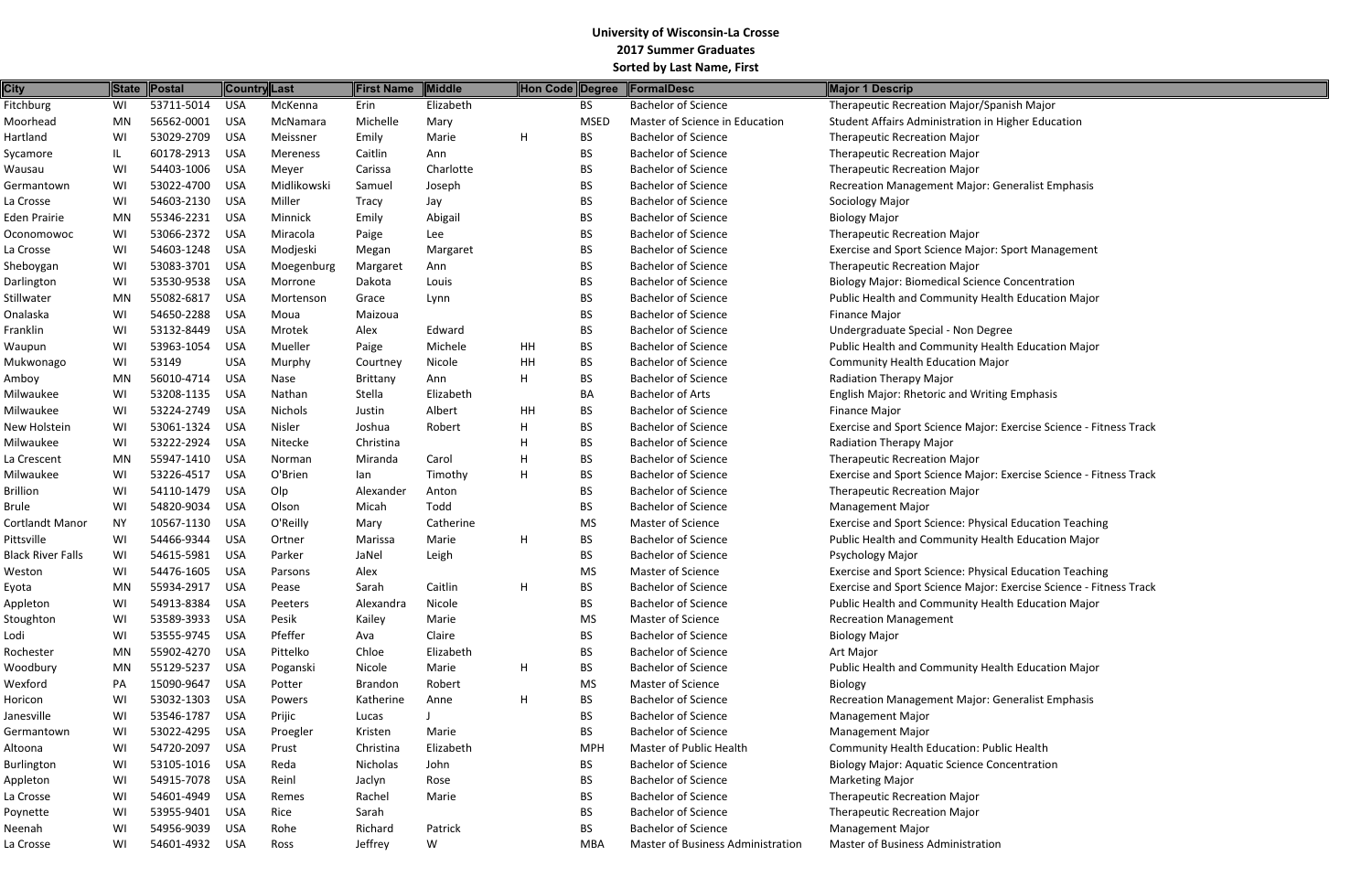| <b>City</b>                        | <b>State</b> | Postal                   |            | Country Last     | First Name    | <b>Middle</b>        | Hon Code Degree |             | FormalDesc                     | Major 1 Descrip                                           |
|------------------------------------|--------------|--------------------------|------------|------------------|---------------|----------------------|-----------------|-------------|--------------------------------|-----------------------------------------------------------|
| Kronenwetter                       | WI           | 54455-8047               | <b>USA</b> | Roth             | Steven        | Michael              |                 | <b>BS</b>   | <b>Bachelor of Science</b>     | Recreation Management Major: Community-Based Reci         |
| Altoona                            | WI           | 54720-2242               | <b>USA</b> | Ruff             | Kayla         | Anne                 | HH              | <b>BS</b>   | <b>Bachelor of Science</b>     | Psychology Major                                          |
| Hartland                           | WI           | 53029-2254               | <b>USA</b> | Runingen         | Kayla         | Jo                   |                 | <b>BS</b>   | <b>Bachelor of Science</b>     | Public Health and Community Health Education Major        |
| Madison                            | WI           | 53711-5960               | <b>USA</b> | Ryan             | Tessa         | Paige                | H               | <b>BS</b>   | <b>Bachelor of Science</b>     | Psychology Major                                          |
| Saint Louis                        | <b>MO</b>    | 63119-4008               | <b>USA</b> | Sachs            | Grant         | Edward               |                 | <b>BS</b>   | <b>Bachelor of Science</b>     | <b>Recreation Management Major</b>                        |
| Frederic                           | WI           | 54837-5710               | <b>USA</b> | Saengthaweep     | Waranyu       |                      |                 | <b>BS</b>   | <b>Bachelor of Science</b>     | <b>Finance Major</b>                                      |
| Fort Dodge                         | ΙA           | 50501-8789               | <b>USA</b> | Salisbury        | Stephanie     | Jane                 |                 | BA          | <b>Bachelor of Arts</b>        | Archaeological Studies Major                              |
| Grafton                            | WI           | 53024-2048               | <b>USA</b> | Sauer            | Alyssa        | Rae                  | H               | <b>BS</b>   | <b>Bachelor of Science</b>     | <b>Therapeutic Recreation Major</b>                       |
| Kenosha                            | WI           | 53144-3338               | <b>USA</b> | Savaglio         | Mikayla       | Marie                | H               | <b>BS</b>   | <b>Bachelor of Science</b>     | <b>Recreation Management Major</b>                        |
| Brownsville                        | WI           | 53006                    | <b>USA</b> | Scharschmidt     | Tyler         | <b>Scott Anthony</b> | H               | BS          | <b>Bachelor of Science</b>     | <b>Statistics Major: Actuarial Science Concentration</b>  |
| Sheboygan                          | WI           | 53081-2863               | <b>USA</b> | Scheibel         | Lillian       | Donna                |                 | <b>BS</b>   | <b>Bachelor of Science</b>     | Marketing Major/Management Major                          |
| Pardeeville                        | WI           | 53954-9422               | <b>USA</b> | Schepp           | Eric          | Paul                 |                 | <b>BS</b>   | <b>Bachelor of Science</b>     | <b>Biology Major: Biomedical Science Concentration</b>    |
| Hartland                           | WI           | 53029-8569               | <b>USA</b> | Schiller         | Laura         | Marie                | H               | <b>BS</b>   | <b>Bachelor of Science</b>     | <b>Therapeutic Recreation Major</b>                       |
| Oconomowoc                         | WI           | 53066-4035               | <b>USA</b> | Schmeling        | Jessica       | Taylor               |                 | BA          | <b>Bachelor of Arts</b>        | Psychology Major                                          |
| Putnam Valley                      | ΝY           | 10579-2405               | <b>USA</b> | Schmid           | Joseph        | R.                   |                 | <b>MS</b>   | <b>Master of Science</b>       | Exercise and Sport Science: Physical Education Teaching   |
| Delafield                          | WI           | 53018-1100               | <b>USA</b> | Schneider        | Karli         | Alise                |                 | <b>BS</b>   | <b>Bachelor of Science</b>     | <b>Therapeutic Recreation Major</b>                       |
| Viroqua                            | WI           | 54665-7684               | <b>USA</b> | Schroeder        | Shelby        | Leigh                | HH              | <b>BA</b>   | <b>Bachelor of Arts</b>        | Communication Studies Major: Organizational and Profe     |
| Manitowoc                          | WI           | 54220-1870               | <b>USA</b> | Schuette         | Rebecca       | Marie                |                 | <b>BS</b>   | <b>Bachelor of Science</b>     | <b>Therapeutic Recreation Major</b>                       |
| De Forest                          | WI           | 53532-3220               | <b>USA</b> | Schultz          | Hannah        | Marie                |                 | <b>BS</b>   | <b>Bachelor of Science</b>     | Exercise and Sport Science Major: Exercise Science - Fitr |
| La Crosse                          | WI           | 54601-2829               | <b>USA</b> | Selck            | Jonathan      | David                |                 | BS          | <b>Bachelor of Science</b>     | <b>Exercise and Sport Science Major: Sport Management</b> |
| Madison                            | WI           | 53704-4665               | <b>USA</b> | Shiwakoti        | Prasanna      | Raj                  |                 | <b>BS</b>   | <b>Bachelor of Science</b>     | <b>Computer Science Major</b>                             |
| Madison                            | WI           | 53711-1423               | <b>USA</b> | Shrestha         | Ayush         | Man                  |                 | <b>BS</b>   | <b>Bachelor of Science</b>     | Political Science Major/Public Administration Major       |
| Beaver Dam                         | WI           | 53916-1716               | <b>USA</b> | Simon            | Teresa        | C                    | H               | BS          | <b>Bachelor of Science</b>     | Public Health and Community Health Education Major        |
| Onalaska                           | WI           | 54650-9007               | <b>USA</b> | Simones          | Samuel        |                      |                 | <b>BS</b>   | <b>Bachelor of Science</b>     | Finance Major: Risk, Insurance and Financial Planning Co  |
| Wisconsin Rapids                   | WI           | 54494-7572               | <b>USA</b> | Skibba           | Hannah        | Lynn                 | H               | <b>BS</b>   | <b>Bachelor of Science</b>     | Exercise and Sport Science Major: Sport Management        |
| Lake Geneva                        | WI           | 53147-3649               | <b>USA</b> | Skipper          | Eric          | Louis                |                 | <b>BS</b>   | <b>Bachelor of Science</b>     | Exercise and Sport Science Major: Sport Management        |
| Osseo                              | WI           | 54758-7169               | <b>USA</b> | Skoyen           | Alexa         | Lacey                |                 | BA          | <b>Bachelor of Arts</b>        | Sociology Major/Public Administration Major               |
|                                    | WI           | 54426-9400               | <b>USA</b> | Smith            | Hayley        | Marie                |                 | <b>BS</b>   | <b>Bachelor of Science</b>     | Public Health and Community Health Education Major        |
| Edgar<br>Marshfield                | WI           | 54449-1739               | <b>USA</b> | Smith            | Madeline      | Anne                 | Н               | <b>BS</b>   | <b>Bachelor of Science</b>     | Public Health and Community Health Education Major        |
| Jacksonville                       | <b>FL</b>    | 32216-1080               | <b>USA</b> | Snyder           | Miranda       | Dianne               |                 | BS          | <b>Bachelor of Science</b>     | <b>Radiation Therapy Major</b>                            |
| Arcadia                            | WI           | 54612-8006               | <b>USA</b> | Sobotta          | Mikaela       | Ann                  | H               | <b>BS</b>   | <b>Bachelor of Science</b>     | <b>Therapeutic Recreation Major</b>                       |
| Marshfield                         | WI           | 54449-9024               | <b>USA</b> | Sondgeroth       | Julie         | Eileen               |                 | BS.         | <b>Bachelor of Science</b>     | <b>Biology Major</b>                                      |
|                                    |              | 100010                   | <b>CHN</b> |                  |               |                      |                 | <b>BS</b>   | <b>Bachelor of Science</b>     | Finance Major                                             |
| Beijing<br><b>Huntington Beach</b> | CA           | 92649-1831               | <b>USA</b> | Song<br>Sorensen | Ruya<br>Kelly | Nicole               |                 | ВS          | <b>Bachelor of Science</b>     | Exercise and Sport Science Major: Exercise Science - Fitr |
|                                    | MN           | 55438-2107               | <b>USA</b> | Stadem           | Andrew        | John                 |                 | BA          | <b>Bachelor of Arts</b>        |                                                           |
| Bloomington                        | WI           | 53012-9526               |            | Steinbrenner     |               |                      |                 |             | <b>Bachelor of Science</b>     | Psychology Major                                          |
| Cedarburg                          |              | 54601-4937               | <b>USA</b> |                  | Peter         | Henry                | H               | <b>BS</b>   | <b>Bachelor of Science</b>     | Exercise and Sport Science Major: Exercise Science - Fitr |
| La Crosse                          | WI           |                          | <b>USA</b> | <b>Stennes</b>   | Parker        | Gordon               |                 | ВS          | <b>Bachelor of Science</b>     | Finance Major                                             |
| Hudson                             | WI           | 54016-6717<br>53209-1803 | <b>USA</b> | Stenso-Velo      | Solvei        | Kai                  | H<br>H          | <b>BS</b>   | <b>Bachelor of Science</b>     | Public Health and Community Health Education Major        |
| Glendale                           | WI           |                          | <b>USA</b> | Stewart          | John          | David                |                 | ВS          | Certificate                    | Accountancy Major/Spanish Major                           |
| Portage                            | WI           | 53901-1264               | <b>USA</b> | Stout            | Sean          | Glen                 |                 | <b>CERT</b> |                                | <b>Educational Leadership</b>                             |
| Coralville                         | IA           | 52241-1485               | <b>USA</b> | Strahn-Koller    | <b>Brooke</b> |                      |                 | <b>MSED</b> | Master of Science in Education | Student Affairs Administration in Higher Education        |
| Milwaukee                          | WI           | 53208-3659               | <b>USA</b> | Styczynski       | Abigail       |                      |                 | BS          | <b>Bachelor of Science</b>     | Sociology Major                                           |
| Cuba City                          | WI           | 53807-9703               | <b>USA</b> | Sullivan         | Taylor        | James                |                 | <b>BS</b>   | <b>Bachelor of Science</b>     | Radiation Therapy Major                                   |
| Mc Farland                         | WI           | 53558-8419               | <b>USA</b> | Summers          | Kaitlyn       | Nicole               |                 | <b>BS</b>   | <b>Bachelor of Science</b>     | <b>Management Major</b>                                   |
| Belgium                            | WI           | 53004-9767               | <b>USA</b> | Susen            | John          | Colton               |                 | <b>BS</b>   | <b>Bachelor of Science</b>     | Exercise and Sport Science Major: Exercise Science - Fitr |
| Marathon                           | WI           | 54448-9530               | <b>USA</b> | Switlick         | Nadine        | Rebecca              | H               | <b>BS</b>   | <b>Bachelor of Science</b>     | <b>Therapeutic Recreation Major</b>                       |
| Bartlett                           | IL           | 60103-4579               | <b>USA</b> | Taddeo           | Christina     |                      | HH              | <b>BS</b>   | <b>Bachelor of Science</b>     | Public Health and Community Health Education Major        |

#### mmunity-Based Recreation Emphasis

- 
- 
- anizational and Professional Communication Emphasis
- xercise Science Fitness Track
- 
- 
- Financial Planning Concentration
- 
- 
- 
- 
- 
- kercise Science Fitness Track
- **Exercise Science Fitness Track**
- 
- 
- **Rercise Science Fitness Track**
-